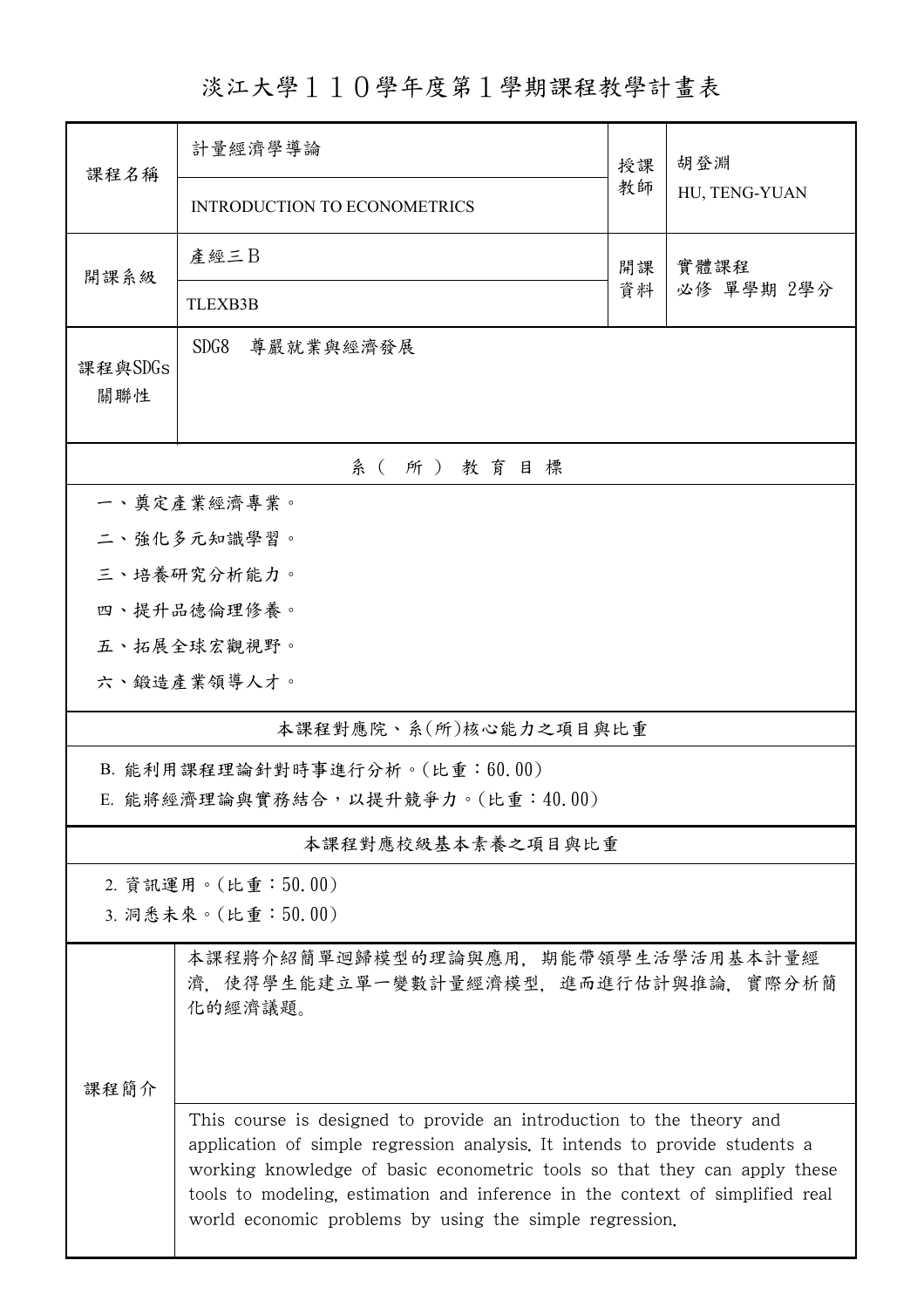## 本課程教學目標與認知、情意、技能目標之對應

將課程教學目標分別對應「認知(Cognitive)」、「情意(Affective)」與「技能(Psychomotor)」 的各目標類型。

一、認知(Cognitive):著重在該科目的事實、概念、程序、後設認知等各類知識之學習。

二、情意(Affective):著重在該科目的興趣、倫理、態度、信念、價值觀等之學習。

三、技能(Psychomotor):著重在該科目的肢體動作或技術操作之學習。

| 序<br>號         | 教學目標(中文)                     |                                                                                                      |            | 教學目標(英文)                       |                      |  |
|----------------|------------------------------|------------------------------------------------------------------------------------------------------|------------|--------------------------------|----------------------|--|
| $\mathbf{1}$   | 簡單迴歸模型理論                     |                                                                                                      |            | theory of simple regression    |                      |  |
|                | 2 建立模型                       |                                                                                                      |            | modeling                       |                      |  |
| 3              | 估計模型                         |                                                                                                      |            | estimation                     |                      |  |
|                | 4 推論                         |                                                                                                      |            | inference                      |                      |  |
|                | 5   實際分析經濟議題                 |                                                                                                      |            | analyzing real economic issues |                      |  |
|                | 教學目標之目標類型、核心能力、基本素養教學方法與評量方式 |                                                                                                      |            |                                |                      |  |
| 序號             | 目標類型                         | 院、系 $(\text{m})$<br>核心能力                                                                             | 校級<br>基本素養 | 教學方法                           | 評量方式                 |  |
| $\mathbf{1}$   | 技能                           | BE                                                                                                   | 23         | 講述、討論                          | 測驗、作業                |  |
| 2              | 技能                           | BE                                                                                                   | 23         | 講述、討論                          | 測驗、作業、報告(含<br>口頭、書面) |  |
| $\overline{3}$ | 技能                           | BE                                                                                                   | 23         | 講述、討論、實作                       | 測驗、作業、報告(含<br>口頭、書面) |  |
| 4              | 技能                           | BE                                                                                                   | 23         | 講述、討論、實作                       | 測驗、作業、報告(含<br>口頭、書面) |  |
| 5              | 技能                           | <b>BE</b>                                                                                            | 23         | 講述、討論、實作                       | 測驗、作業、報告(含<br>口頭、書面) |  |
| 授課進度表          |                              |                                                                                                      |            |                                |                      |  |
| 週次             | 日期起訖                         | 內 容 (Subject/Topics)<br>備註                                                                           |            |                                |                      |  |
|                | $110/09/22$ ~<br>110/09/28   | Introduction--A Tool for Investigating Human<br>Economic Behavior                                    |            |                                |                      |  |
| $\overline{2}$ | $110/09/29$ ~<br>110/10/05   | Elementary Statistics: Random Variable                                                               |            |                                |                      |  |
| 3              | $110/10/06$ ~<br>110/10/12   | Elementary Statistics: Estimation                                                                    |            |                                |                      |  |
| 4              | $110/10/13$ ~<br>110/10/19   | EXCEL,Gretl, STATA在計量分析之應用                                                                           |            |                                |                      |  |
| 5              | $110/10/20$ ~<br>110/10/26   | Elementary Statistics: Desirable Properties of<br>Estimators                                         |            |                                |                      |  |
| 6              | $110/10/27$ ~<br>110/11/02   | Elementary Statistics: Probability Distributions.<br>Hypothesis Testing and Confidence Intervals (I) |            |                                |                      |  |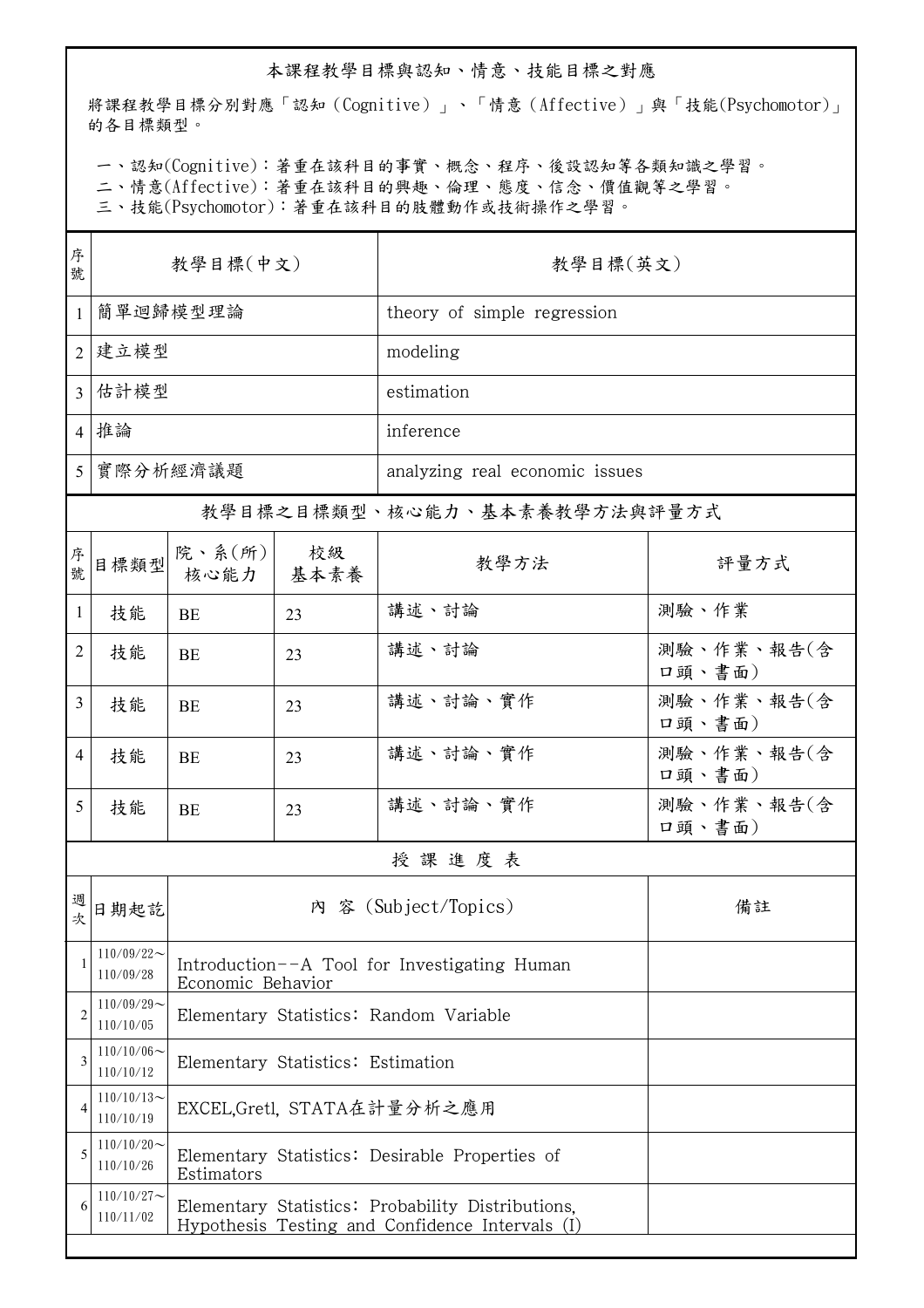|             | $110/11/03$ ~<br>Elementary Statistics: Probability Distributions.<br>110/11/09<br>Hypothesis Testing and Confidence Intervals (II) |                                                                                                                                                                                                                |  |  |  |
|-------------|-------------------------------------------------------------------------------------------------------------------------------------|----------------------------------------------------------------------------------------------------------------------------------------------------------------------------------------------------------------|--|--|--|
| 8           | $110/11/10$ ~<br>110/11/16                                                                                                          | The Two-Variable Regression Model (I)                                                                                                                                                                          |  |  |  |
| $\mathbf Q$ | $110/11/17$ ~<br>期中考試週<br>110/11/23                                                                                                 |                                                                                                                                                                                                                |  |  |  |
| 10          | $110/11/24$ ~<br>The Two-Variable Regression Model (II)<br>110/11/30                                                                |                                                                                                                                                                                                                |  |  |  |
| 11          | $110/12/01$ ~<br>110/12/07                                                                                                          | Curve Fitting                                                                                                                                                                                                  |  |  |  |
| 12          | $110/12/08$ ~<br>110/12/14                                                                                                          | Derivation of Least Squares                                                                                                                                                                                    |  |  |  |
| 13          | $110/12/15$ ~<br>The Use of Summation Operators—A Digression<br>110/12/21                                                           |                                                                                                                                                                                                                |  |  |  |
| 14          | $110/12/22$ ~<br>Ordinary Least-Squares Estimation of the Regression<br>110/12/28<br>Parameters (I)                                 |                                                                                                                                                                                                                |  |  |  |
| 15          | $110/12/29$ ~<br>111/01/04                                                                                                          | Ordinary Least-Squares Estimation of the Regression<br>Parameters (II)                                                                                                                                         |  |  |  |
| 16          | $111/01/05$ ~<br>111/01/11                                                                                                          | Some Properties of the Least-Squares Residuals /<br>Hypothesis Testing and Confidence Intervals/<br>Maximum-Likelihood Estimation of the Regression<br>Parameters                                              |  |  |  |
| 17          | $111/01/12$ ~<br>111/01/18                                                                                                          | 期末考                                                                                                                                                                                                            |  |  |  |
| 18          | $111/01/19$ ~<br>111/01/25                                                                                                          | 彈性補充教學週                                                                                                                                                                                                        |  |  |  |
| 修課應<br>注意事項 |                                                                                                                                     | 抽點出席加分,每節加學期總分0.15分。期末上台報告加學期分數3分。                                                                                                                                                                             |  |  |  |
| 教學設備        |                                                                                                                                     | 電腦、投影機、其它(iClass)                                                                                                                                                                                              |  |  |  |
| 教科書與<br>教材  |                                                                                                                                     | Pindyck, R.S. and D.L.Rubinfeld, Econometric Models and Economic Forecasts,<br>Fourth Edition, McGraw-Hill, 1998.<br>Stock, J.H. and M.W. Watson, Introduction to Econometrics, 4th Edition,<br>Pearson, 2020. |  |  |  |
|             |                                                                                                                                     |                                                                                                                                                                                                                |  |  |  |